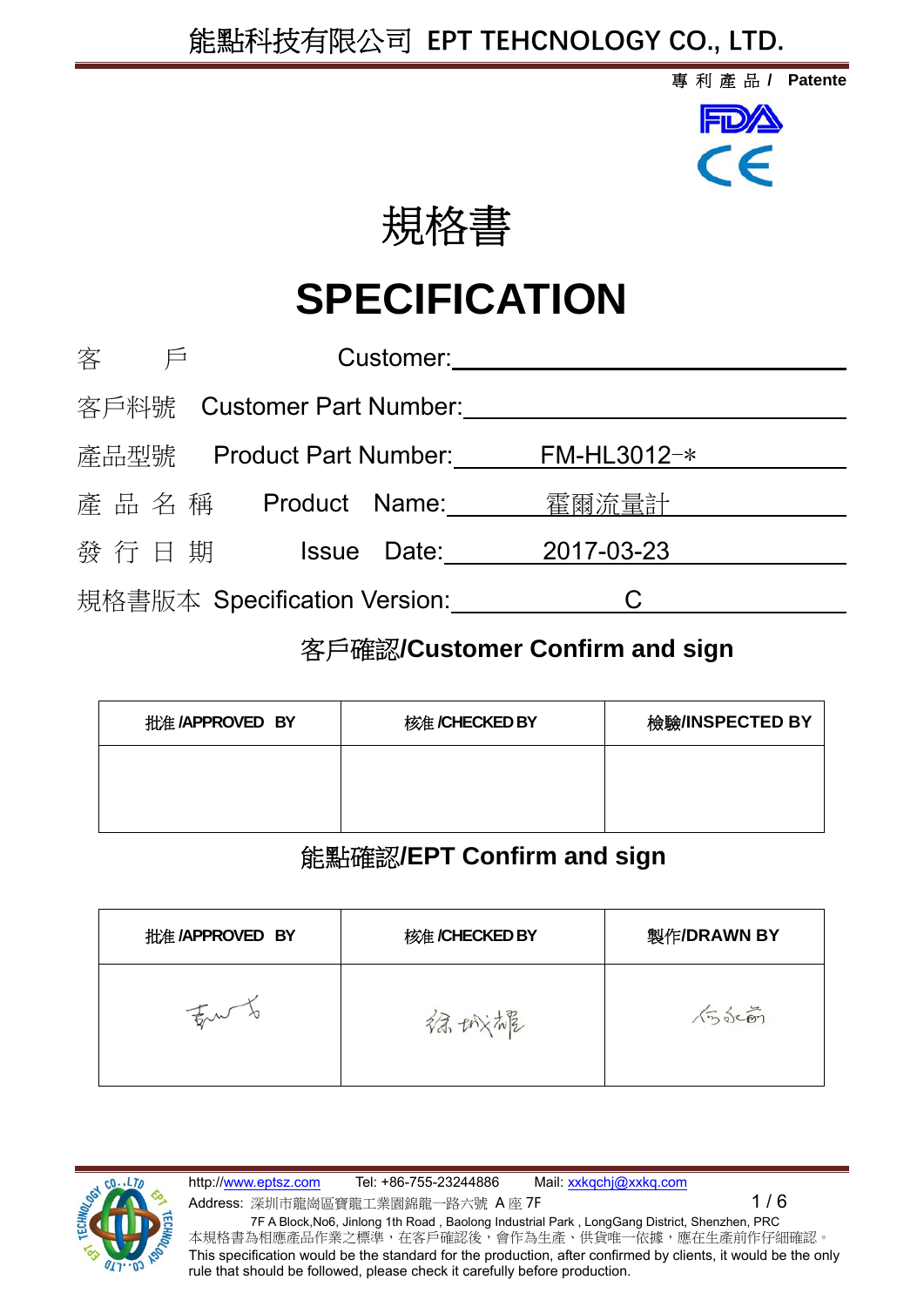#### 特別說明:

工廠生產測試採用定量 500ml/每分鐘狀態進行 400 脈衝計量測試, 測試結果分為如下 4 類:

| 誤差 ±3.0%<br>B 類範圍 188ml-200ml<br>誤差 ±5.5%<br>C 類範圍 184ml-206ml<br>誤差 ±7.5%<br>D 類範圍 180ml-210ml<br>請客戶根據精度需求挑選合適的產品使用<br><b>FM-3012-A</b> A類 | 誤差 ±1.5%      |
|----------------------------------------------------------------------------------------------------------------------------------------------|---------------|
|                                                                                                                                              |               |
|                                                                                                                                              |               |
|                                                                                                                                              |               |
|                                                                                                                                              |               |
|                                                                                                                                              | FM-3012-B B 類 |
| FM-3012-C C類                                                                                                                                 | FM-3012-D D 類 |



http://www.eptsz.com Tel: +86-755-23244886 Mail: xxkqchj@xxkq.com Address: 深圳市龍崗區寶龍工業園錦龍一路六號  $A \nsubseteq 7F$  2 / 6 7F A Block,No6, Jinlong 1th Road , Baolong Industrial Park , LongGang District, Shenzhen, PRC 本規格書為相應產品作業之標準,在客戶確認後,會作為生產、供貨唯一依據,應在生產前作仔細確認。 This specification would be the standard for the production, after confirmed by clients, it would be the only rule that should be followed, please check it carefully before production.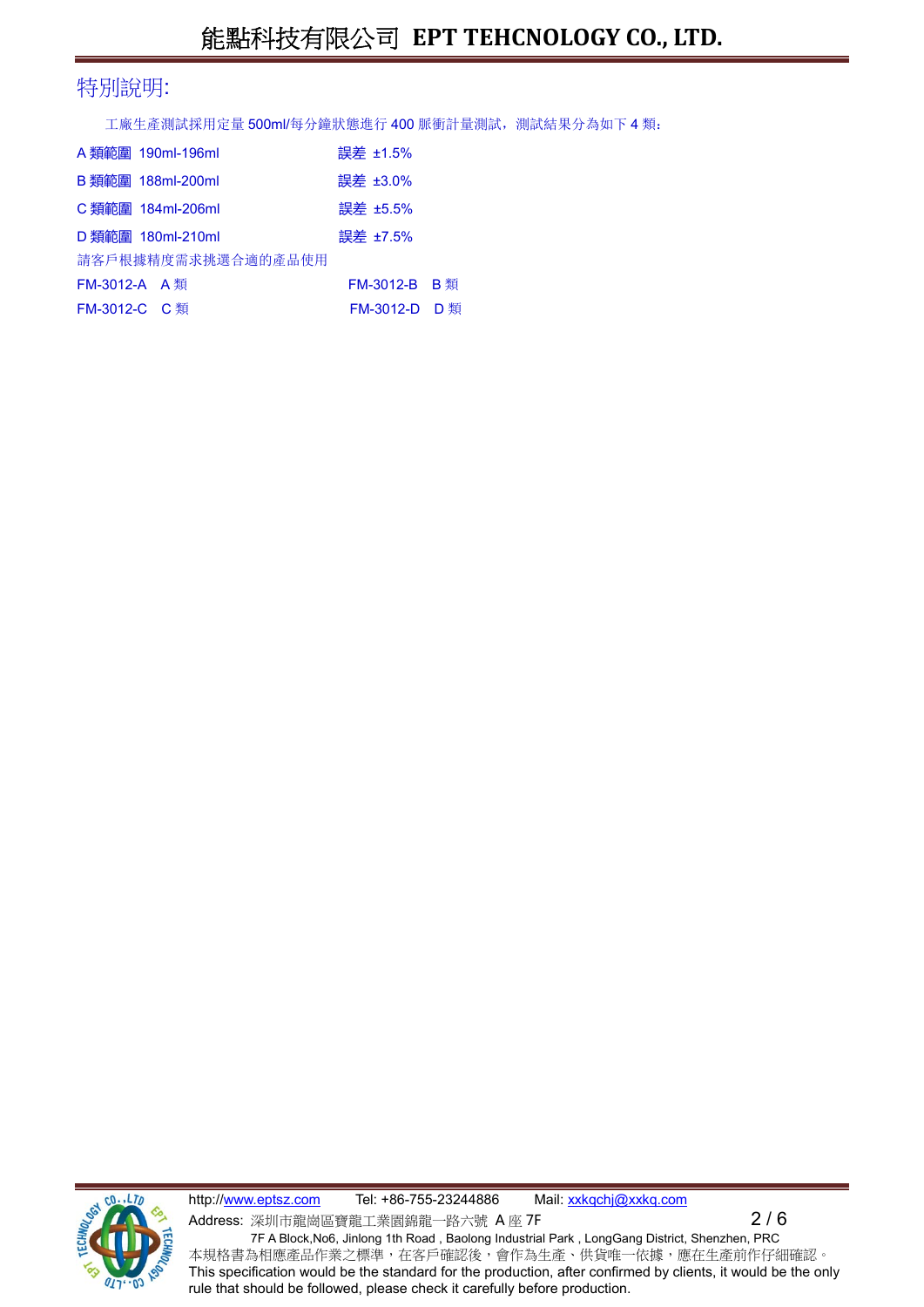## 目錄頁/Table of Content

- 1. 修訂記錄/Revision History
- 2. 應用領域/Application
- 3. 產品特徵/General Features
- 4. 電氣參數特性/Electrical Specification
- 5. 應用及檢測/Application & Detection
- 6. 推薦應用電路/Recommended Application Circuit
- 7. 注意事項/Precautions
- 8. 包裝規格/Packing
- 9. 尺寸和推薦安裝/Outline Drawing and Recommended installation

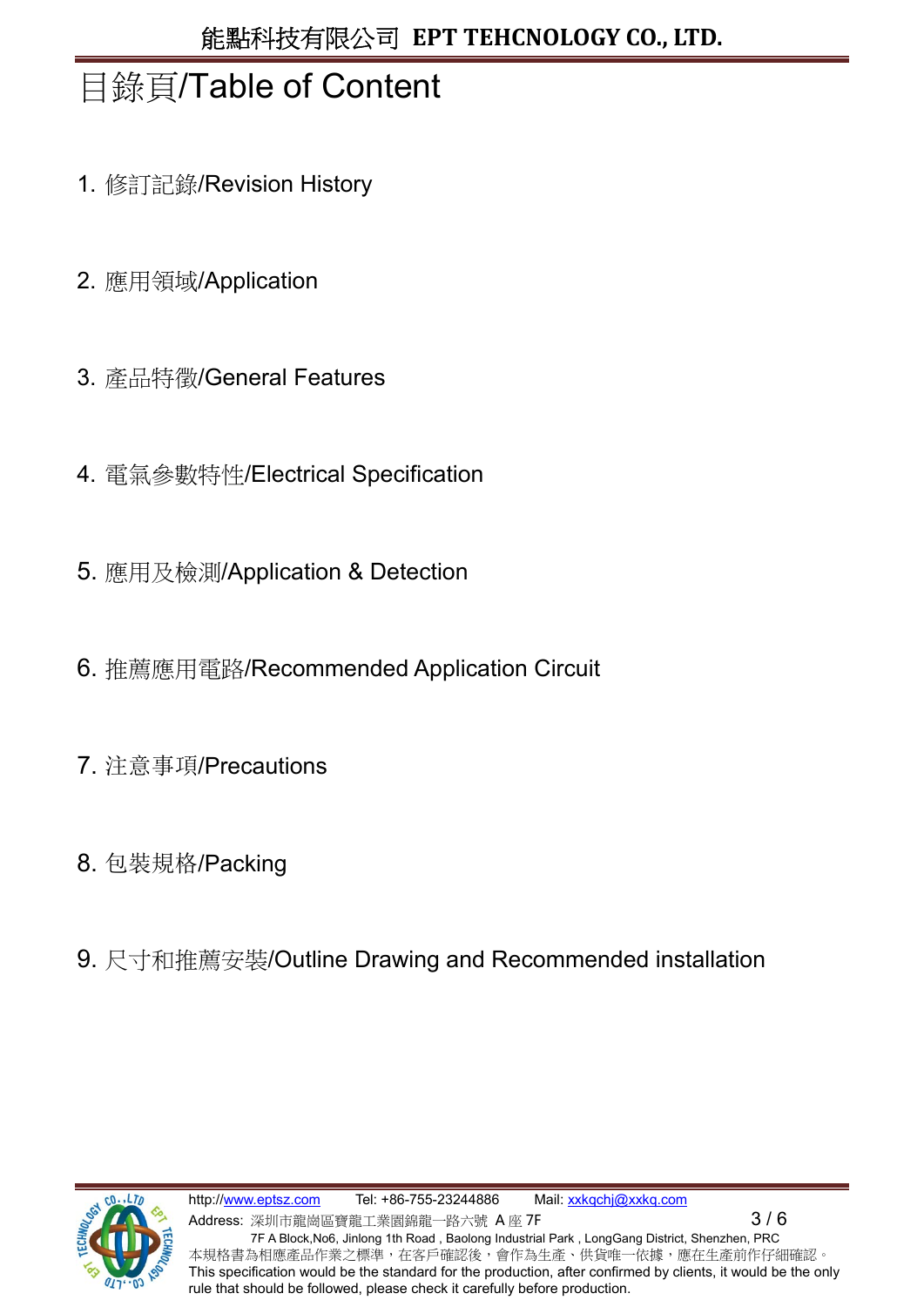#### **2.** 應用領域**/Application**

飲水機/ Water dispenser 熱水器/Water heater 咖啡機/Coffee maker 小流量控制應用/ Small flow control needed appliances

#### **3.** 產品特徵**/Product features**

每分鐘最大流速<760ml Maximum flow <760ml 体积小,成本低 Small in size and low in cost 流量精度高,可靠性好,壽命長 High flow accuracy and reliability and long operating time 質量輕,自身可供四方位組裝,安裝方便 light in weight, self-as semblance from four directions and easy to install 符合安規標準要求 Satisfying the requirements in Safety Standards 符合 RoHS 要求 The sensor itself satisfies RoHS requirements

#### **4.** 電氣參數特性**/ Electrical Specification**(**Ta=25°C**)

| 參數//Parameter              | 符號/Symbol                | 典型值/Min      | 極限值/limit | 單位/units  |
|----------------------------|--------------------------|--------------|-----------|-----------|
| 工作電壓/Supply Voltage        | Vs                       | 5            | 20        | v         |
| 輸出電壓/Output Voltage        | <b>VOUT</b>              |              | 20        | $\vee$    |
| 輸出電流/Output Current        | <b>LOUT</b>              |              | 50        | mA        |
| 飽和電壓/Saturation Voltage    | <b>V</b> <sub>DSON</sub> | 0.4          |           | $\vee$    |
| 待機電流/Standby Current       | ls.                      | 5            |           | <b>mA</b> |
| 工作溫度/Operating Temperature | Topr                     | $-5 - +65$   |           | °C        |
| 存儲溫度/Storage Temperature   | Tstg                     | $-10^{-+70}$ |           | °C        |
| 工作壽命/Working Life          | Life                     | 50000        |           | h         |

#### **5.** 應用及檢測**/Application & Detection**

| $0^{\circ}$         | 1600                      | 0.475               |                          |  |
|---------------------|---------------------------|---------------------|--------------------------|--|
| $90^\circ$          | 1638                      | 0.463               | $\pm 2\%$                |  |
| $180^\circ$<br>1650 |                           | 0.460               |                          |  |
| $270^\circ$         | 1662                      | 0.457               |                          |  |
| 角度/Angle            | 最大流量脈衝/分 Max Pulse/Minute | 最大脈衝流量/Max Flow (G) | 複測公差/ Repeated tolerance |  |

依據每分鐘760m0出水量測試計數/ Based on 760ml test of per minute.



http://www.eptsz.com Tel: +86-755-23244886 Mail: xxkqchj@xxkq.com

Address: 深圳市龍崗區寶龍工業園錦龍一路六號  $A$ 座 7F  $\hskip 10mm$  5 / 6 7F A Block,No6, Jinlong 1th Road , Baolong Industrial Park , LongGang District, Shenzhen, PRC 本規格書為相應產品作業之標準,在客戶確認後,會作為生產、供貨唯一依據,應在生產前作仔細確認。 This specification would be the standard for the production, after confirmed by clients, it would be the only rule that should be followed, please check it carefully before production.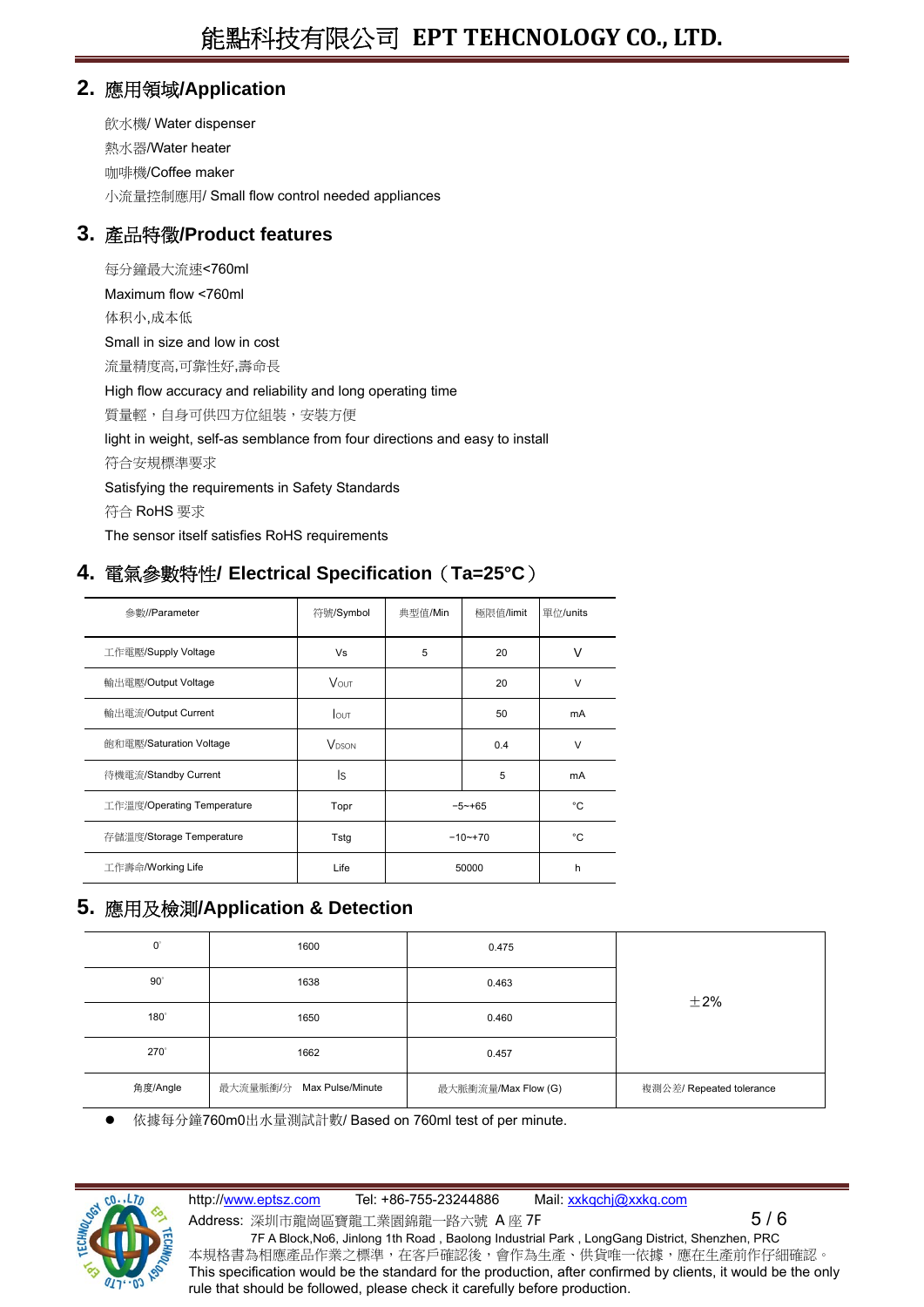#### **6.** 推薦應用電路**/Recommended Application Circuit**



#### **7.** 注意事項**/Precautions**

| 確保流體沒有快速的脈衝波動                                                    |
|------------------------------------------------------------------|
| Insure no fast pulse flucuations of the fluid.                   |
| 確保沒有反向激增壓力                                                       |
| Insure no reverse surge pressure.                                |
| 確保整個流道系統裡沒有空氣                                                    |
| Insure no air in the entire circulation system.                  |
| 注意流量計的安裝位置                                                       |
| Notice the mounting position of the flowmeter.                   |
| 最小/最大流量應在流量計線性範圍内                                                |
| Min/max flow should be within the linear range of the flowmeter. |
| 適當的時間間隔後應清洗系統                                                    |
| System should be cleaned after an appropriate time.              |
| 避免有電流衝擊                                                          |
| Avoid current impact.                                            |
| 聯接端子不可接錯,否則會損毀流量計                                                |
| Misconnection to the joint terminal will damage the flowmeter.   |
| 不可在聯接端子上施加機械應力                                                   |
| No mechanical stress on the joint terminal.                      |
| 不能有霧氣積聚在聯接端子上                                                    |
| No fog accumulation on joint terminals.                          |
| 有 壯坦故 /Dacking                                                   |

## **8.** 包裝規格**/Packing**

30pcs /Tray , 10 Tary/ Box

#### **9.** 尺寸和推薦安裝**/Outline Drawing and Recommended installation**



http://www.eptsz.com Tel: +86-755-23244886 Mail: xxkqchj@xxkq.com Address: 深圳市龍崗區寶龍工業園錦龍一路六號  $A \nsubseteq 7F$  6  $\longrightarrow$  6  $\rightarrow$  6  $\rightarrow$  6 7F A Block,No6, Jinlong 1th Road , Baolong Industrial Park , LongGang District, Shenzhen, PRC 本規格書為相應產品作業之標準,在客戶確認後,會作為生產、供貨唯一依據,應在生產前作仔細確認。 This specification would be the standard for the production, after confirmed by clients, it would be the only rule that should be followed, please check it carefully before production.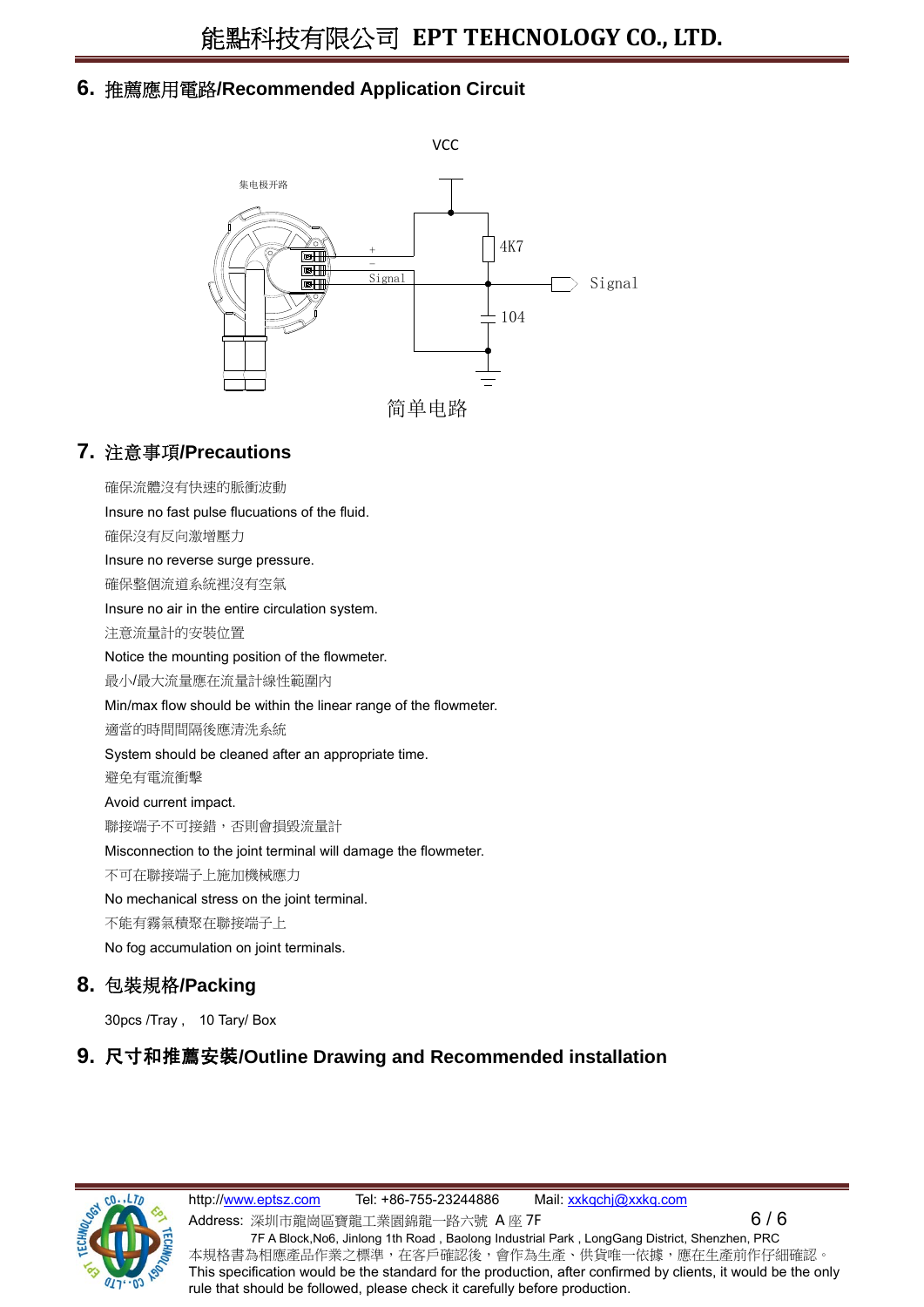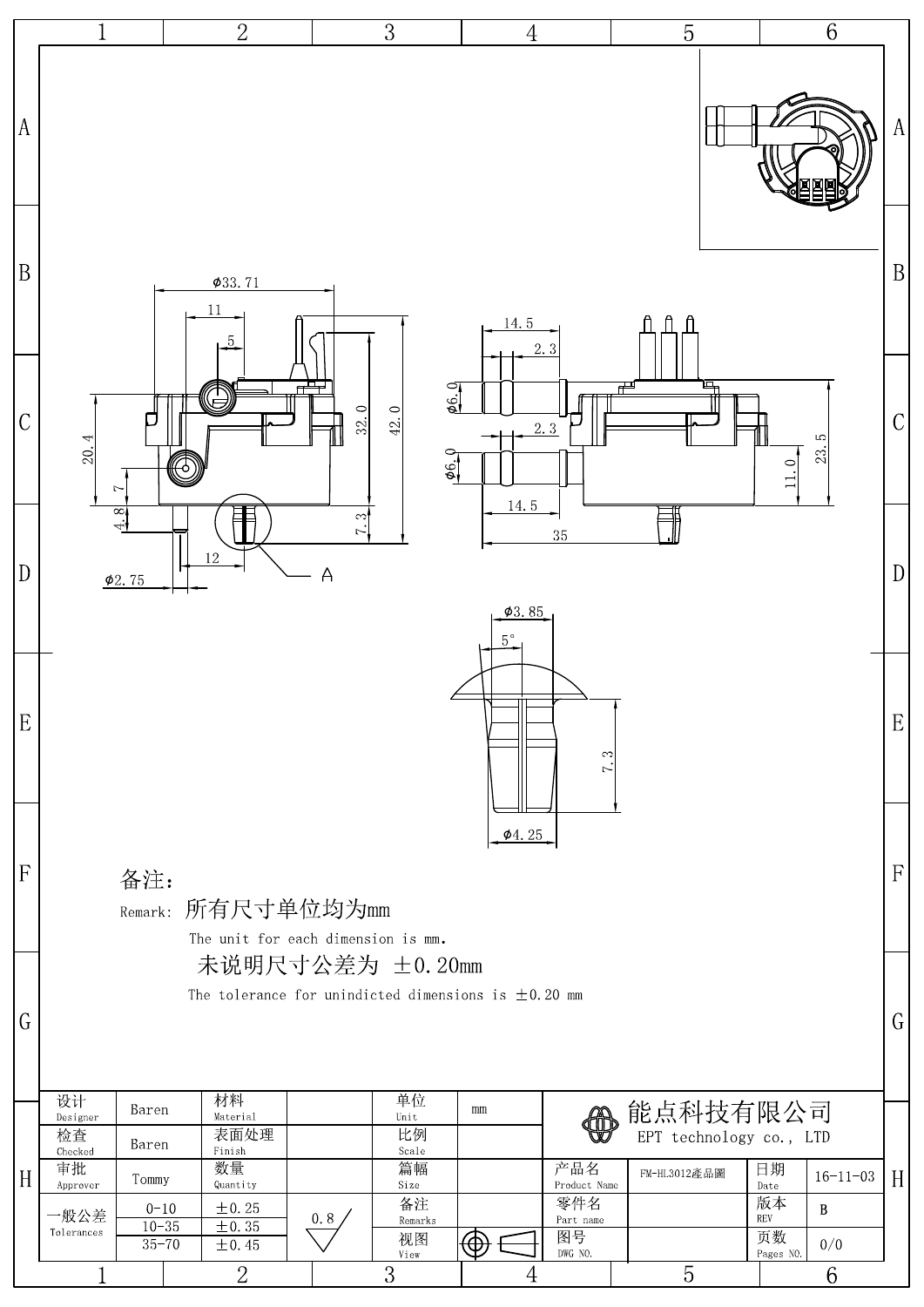